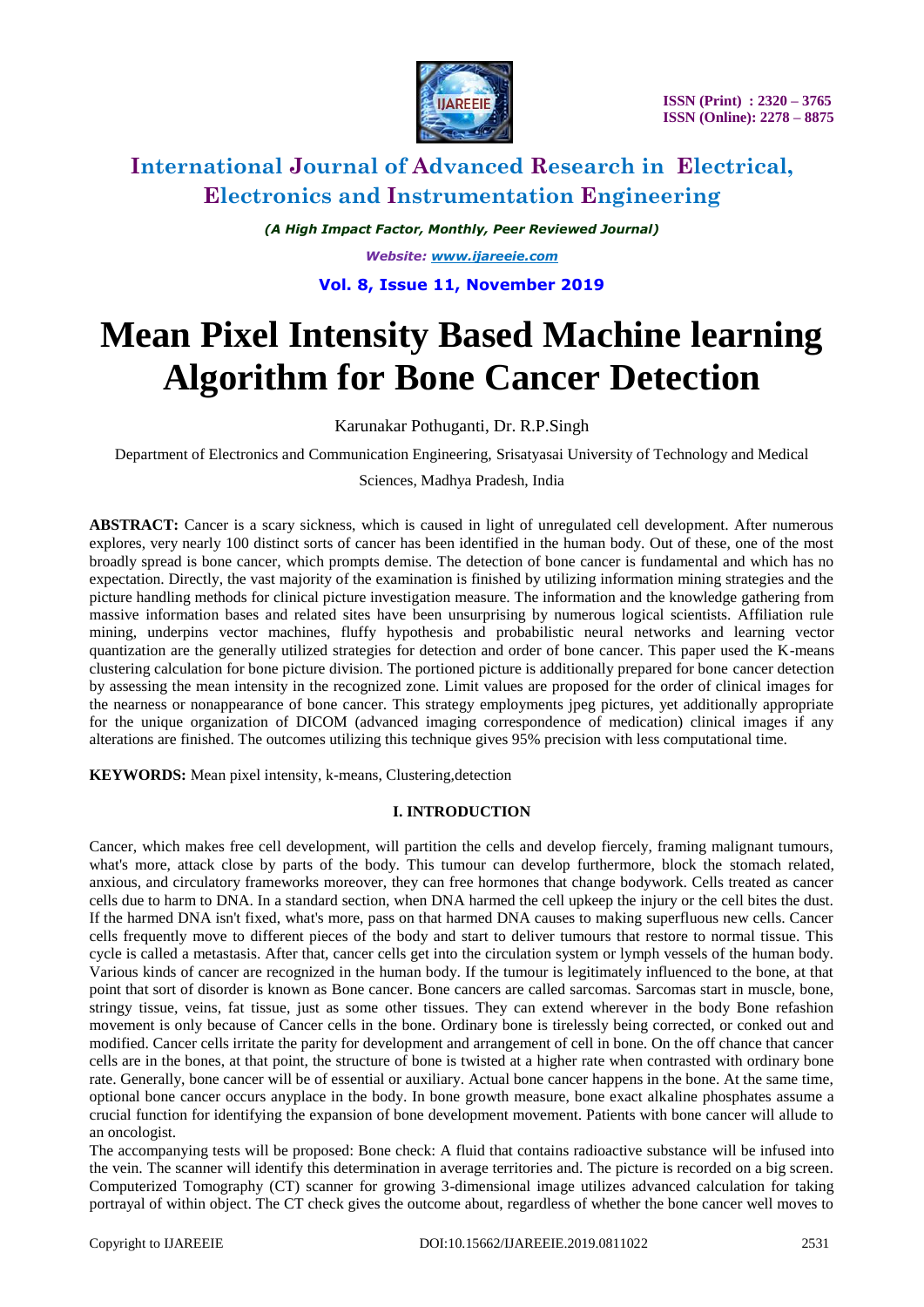

*(A High Impact Factor, Monthly, Peer Reviewed Journal)*

*Website: [www.ijareeie.com](http://www.ijareeie.com/)*

### **Vol. 8, Issue 11, November 2019**

different parts are most certainly not. Magnetic Resonance Imaging (MRI) system utilizes an attractive field and radio waves to make detailed pictures of the body, which is an express bone or part of a bone. Positron Emission Tomography (PET) filter utilizes discharge, or atomic medicine imaging, to deliver 3D, shading pictures of the useful cycles inside the human body.

#### **II. RELATED WORK**

In this paper, a strategy is acquainted with recognize bone cancer by utilizing k-means clustering and mean pixel intensity thresholding. Jie Wu et al. [1] proposed a technique for actualizing a texture include based computerized strategy for sectioning appendage utilizing SRG calculation for fragmenting the lung parenchyma from lung CT pictures dependent on the area of intrigue (ROI). In the preprocessing stage, every zone in the lung is isolated, utilizing ROI after that each part like tumour/hub and cancer part is examined obviously. This strategy is useful for the radiologist in early diagnosing of lung disorders. This strategy is likewise appropriate for liver, mind or spine. Kristina Bliznakova et al. [2] proposed a new approach also, application instrument for liver volume and assessment of the left overcapacity of the liver previous to the inclusion of the specialists committed for understanding with tireless kidney infection liver volume division, representation, and virtual cutting for liver CT filter pictures is finished. For CT picture division multi cultivated district developing procedure is utilized. They actualized the product application that measures the outcomes to create a three-dimensional (3D) picture of the area was the quick and straightforward legitimization of the division results.Ali Qusay Al-Faris et al. [3] arranged MRI breast tumour division for that they built up a tweaked programmed cultivated locale becoming dependent on Particle Swarm Enhancement (PSO) picture clustering framework has been introduced. For pre-preparing level set, the dynamic shape and diminishing morphological approaches are utilized. Here, PSO bunches powers are engaged with the mechanized SRG introductory seed and edge esteem choice. This strategy shows high execution contrasted and ground facts.Results, when determined with semicomputerized district developing, show that the computerized district developing outcomes are significant. Shilpa Kamdi and Krishna [4], after examination of accomplishments, inconveniences being experienced, and the open issues in the exploration region of picture division utilized edge, edge and locale-based strategies contrasted with other segmentation procedures like Laplacian and gradient area developing is without commotion.

#### **Bone Marrow cancer Introduction**

Bone is the supporting skeleton of body and is empty. The external some portion of bones is a course of action of extreme tissue called matrix against calcium salts are set down. The hard out layer is made with cortical bone, it covers trabecular bone inside, outside of bone secured with periosteum. A few bones are honour and space is called medullary pit which contains the delicate tissue called bone marrow. Endosteum is gone about as a tissue lining. At each finish of the bone is a locale of a milder state of bone-like tissue called ligament, it is softer than bone that is made of sinewy tissue matrix arranged with gel-like stuff that doesn't encase a lot of calcium. Most bones get moving out as ligament. The body at that point put-downs calcium onto the ligament to frame bone. After the bone development, some ligament may remain at the closures to go about as support between bones. This ligament, alongside tendons also, some different tissues join bones to shape a joint. The bone itself is substantial and solid. Bone can hold up as much as 12,000 pounds for each square inch. It takes as much as 1,200 to 1,800 pounds of strain to break the thigh bone. The bone contains two kinds of cells. The osteoclast is the cell that structure new bone and the osteoclast is the cell that relaxes old bone. A few bones the marrow is oily tissue. The marrow in different bones is an invention of fat cells and blood-shaping cells. The blood-shaping cells manufacture red platelets, white platelets, and blood platelets. Other cells in the marrow incorporate plasma cells, fibroblasts, and reticuloendothelial cells.

The exact reason for bone cancers isn't known. Researchers have gained incredible ground in thoughtful how specific changes in a people DNA can make normal cells transform into cancerous. It might impact risk for only starting certain sicknesses, in addition to certain kinds of cancer. DNA is partitioned into qualities. Qualities grasp the plans for proteins, the atoms that discover all cell capacities. A few qualities control when cells develop and separate. Qualities that embrace cell division are called oncogenes and hinder cell division or make cells pass on at the correct time are called tumour silencer qualities. DNA can bring about cancers absconds that start ontogenesis or on the other hand, inactivate tumour silencer qualities. A few people with cancer have DNA changes that they characteristic from a parent.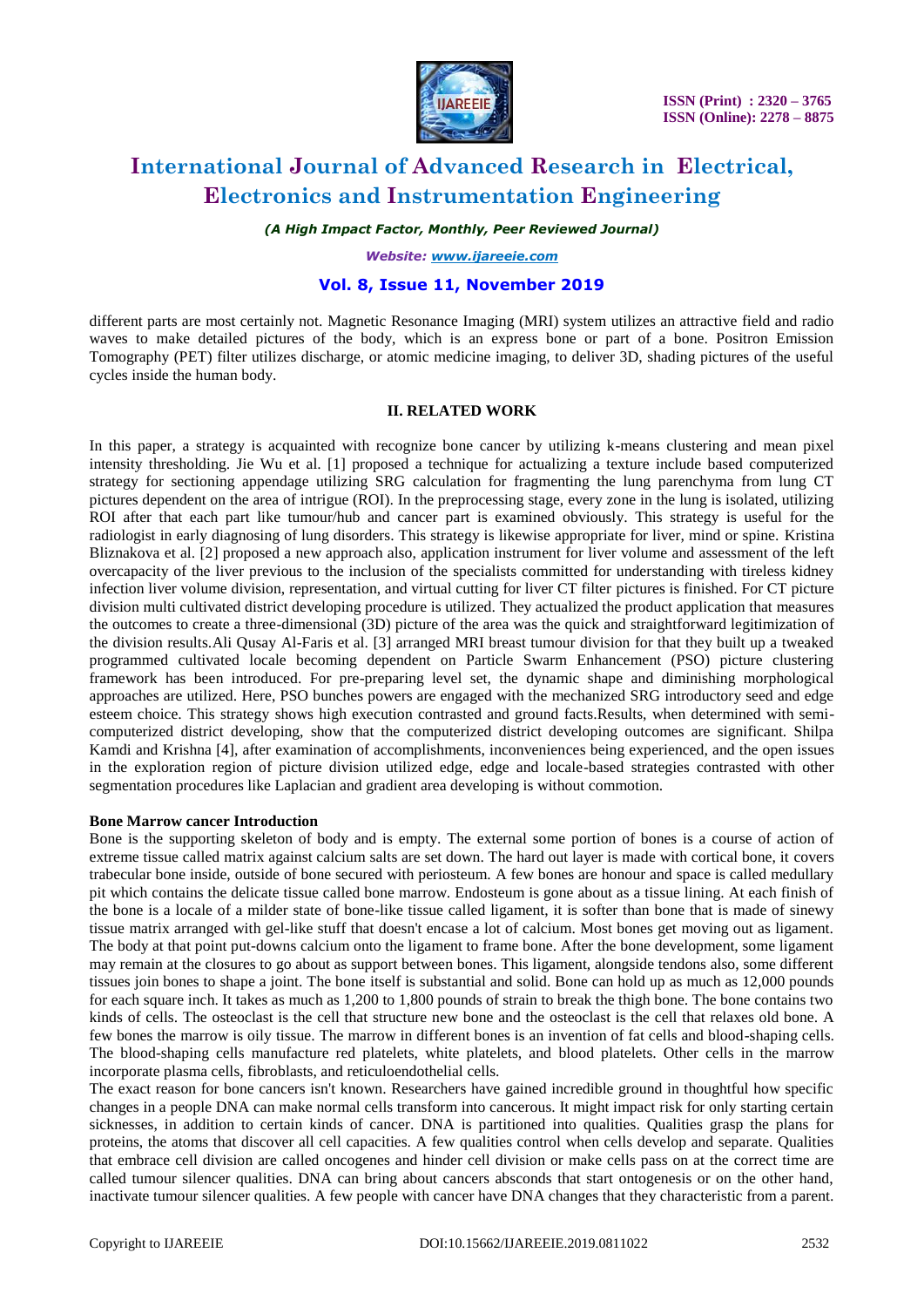

*(A High Impact Factor, Monthly, Peer Reviewed Journal)*

*Website: [www.ijareeie.com](http://www.ijareeie.com/)*

### **Vol. 8, Issue 11, November 2019**

#### **III. METHODOLOGY**

The primary role of this preparing of bone cancer symbolism is to distinguish the locale of bone cancer and assess its mean dim scale pixel intensity of that area influenced. The whole strategy utilized appears in Fig 1.



Fig 1: Experimentation Process

The pre-prerequisites for this philosophy examine the symbolism of bone with or without clamour. At the point when the picture containing clamours, for example, enlightenment varieties, impediments, and scale varieties, distortion of articles, etc., is broke down, the data recovered may go haywire from unique worth. Consequently, the picture must be denoised. Clustering is a measure in which pixels are grouped based on the normalized attributes. The pixels follow the homogeneity condition in a similar group for building bunches based division. At present, generally, k-means and cultivated locale developing calculation techniques are utilized for picture division. K-means clustering is the system conveyed in this paper.handling of not one but rather many MRI pictures all together to extract the necessary outcomes.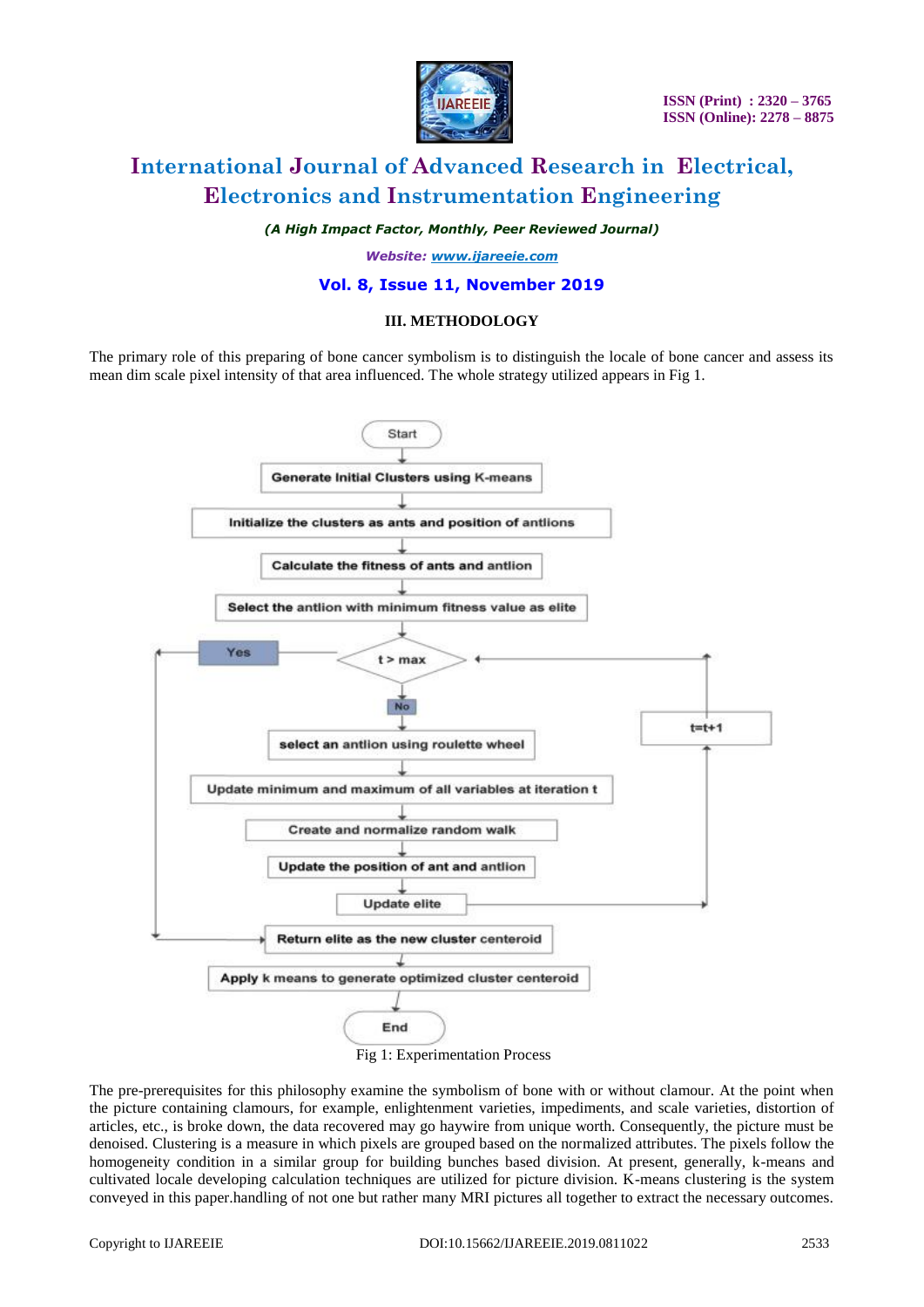

#### *(A High Impact Factor, Monthly, Peer Reviewed Journal)*

*Website: [www.ijareeie.com](http://www.ijareeie.com/)*

# **Vol. 8, Issue 11, November 2019**

The bone cancer pictures acquired from Radiology Assistant site (www.radiologyassistant.nl) are utilized to examine for the distinguishing proof of bone cancer. The radiologist Robin Smithuis proposed the radiology colleague for the Radiology Society of the Netherlands to bear the cost of best in class radiological training for radiology occupants and radiologists. The free availability of this data mirrors the commitment of the Radiology Assistant to pay the price of knowledge to complete watchers. In the experimentation, around 400 pictures are examined to figure the achievement pace of detection. The division cycle utilizing k-means clustering is applied for the first pictures appeared in Fig 2 (a), 3 (a), separately to identify cancer influenced part.



a) MRI image of foot b) Segmented tumour part Fig 2:k-means clustering applied on Navicular bone of the foot

, what's more, the divided pictures are appeared in Fig 2(b), 3(b), The whole cycle is actualized in MATLAB R2011a with picture preparing tool kit, which gives picture division calculations, devices and a specific condition for information investigation, perception and calculation improvement.



a) MRI image of thighb) Segmented tumour part Fig 3:*k*-means clustering applied on Femur bone of the thigh

To identify cancer/no-cancer mean pixel intensity values are extracted for the divided pictures. This picture means intensity esteem assumes a significant part in the distinguishing proof of cancer/no-cancer. As the influenced tumour size builds the mean intensity esteem is seen to be shifting. From experimentation on 400 pictures, it is watched and set up that the mean intensity esteems for the recognizable proof of cancer/no-cancer lies in the middle of 234 and 250.The experimental representation shows that the proposed procedure outflanks with a normal precision of 95%, such that the textures in a group have approximately the same pixel esteems when contrasted and different groups framed. Kmeans calculation is an iterative strategy which characterizes objects dependent on properties, highlights into k number of gathering. The gathering is finished by limiting the aggregate of squares of separations among information and the relating bunch centroid. The k-means calculation appoints each highlight the group whose centre (centroid) is closest. The middle is the normal of the apparent multitude of focuses in the group, that is, the math mean of its directions for each measurement independently finished all the focuses in the bunch.To envision a bone cancer tumour, a higher range k-means calculation is received to bunch the picture into six portions utilizing Euclidean separation metric to maintain a strategic distance from neighbourhood minima. Significant downsides for means are k-means can't assemble non-convex formed groups furthermore, the quantity of bunch should be predefined.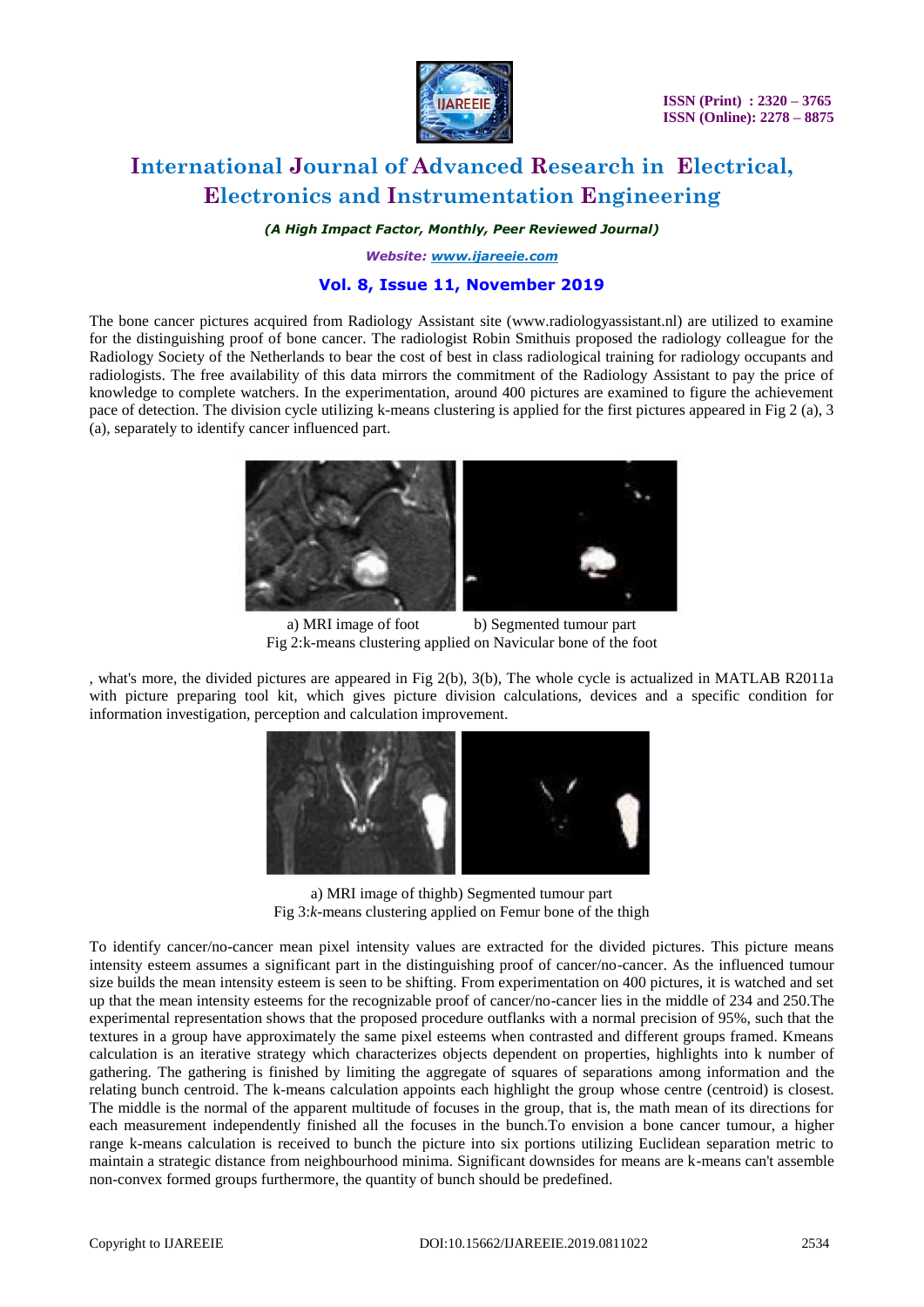

*(A High Impact Factor, Monthly, Peer Reviewed Journal)*

*Website: [www.ijareeie.com](http://www.ijareeie.com/)*

### **Vol. 8, Issue 11, November 2019**

#### **IV. CONCLUSION**

This paper chiefly examined the detection of bone cancer. It very well may be additionally extended to distinguishing the phases of cancer. Cancer is a significant factor in the worldwide weight of sickness. The assessed number of new cases each year is expected to ascend from 10 million out of 2002 to 15 million by 2025, with 60% of those cases happening in creating nations. This paper presents a proper instrument for picking mean pixel intensity esteems to separate between cancer/no-cancer for the pictures. A way to deal with portion a tumour or cancer part from a picture utilizing a single seed dependent on k-means calculation for the extraction of bone tumour part. The extracted divided picture is further prepared to assess the mean pixel intensity in the locale of intrigue. Given the mean pixel intensity esteem thresholding, detection of the bone cancer is more precisely accomplished.

#### **REFERENCES**

- 1. Jie Wu1, Skip Poehlman, Michael D. Noseworthy Marked and V. Kamath, "Texture feature-based automated seeded region growing in abdominal MRI segmentation," *Journal of Biomedical Science and Engineering*, 2009, pp. 1-8.
- 2. Kristina Bliznakova, Nikola Kolev, Zhivko Bliznakov, Ivan Buliev, Anton Tonev, Elitsa Encheva and Krasimir Ivanov, "Image Processing Tool Promoting Decision-Making in Liver Surgery of Patients with Chronic Kidney Disease," *Journal of Software Engineering and Applications*, 2014, pp. 118-127.
- 3. Ali Qusay Al-Faris, Umi Kalthum Ngah, Nor Ashidi Mat Isa, Ibrahim Lutfi Shuaib. " Breast MRI Tumour Segmentation using Modified Automatic Seeded Region Growing Based on Particle Swarm Optimization Image Clustering," *Springer-Verlag Berlin Heidelberg December* 2011 pp. 10-21.
- 4. Shilpa Kamdi and R.K.Krishna, "Image Segmentation and Region Growing Algorithm," *International Journal of Computer Technology and Electronics Engineering*, 2012, pp. 103-107.
- 5. Ankit Narendrakumar Soni " Application and Analysis of Transfer Learning-Survey" Volume 1 Issue 2, Nov-Dec2018, International Journal of Scientific Research and Engineering Development (IJSRED) :ISSN:2581-7175.
- 6. Sunil Kumar and Ashok Kumar, "Lung Segmentation Using Region Growing Algorithm," *International Journal of Advanced Research inComputer Science and Software Engineering*, 2014, pp. 184-187
- 7. Abdulmuhssin Binhssan, "Enchondromatumour Detection", International Journal of Advanced Research in Computer and Communication Engineering Vol. 4, Issue 6, June 2015.
- 8. Vishal DineshkumarSoni. (2019). Speech Recognition: Transcription and transformation of human speech. *International Journal on Integrated Education*, *2*(6), 257-262.<https://doi.org/10.31149/ijie.v2i6.497>
- 9. Kishor Kumar Reddy C, Anisha P R, Narasimha Prasad L V, "A Novel Approach for Detecting the Bone Cancer and its Stage based on Mean Intensity and Tumor Size", Recent research in applied computer science,2015
- 10. Ankit Narendrakumar Soni" Spam e-mail detection using advanced deep convolution neural network algorithms " Volume-2, Issue-5 (May-2019), Journal For Innovative Development in Pharmaceutical and Technical Science ISSN (O):- 2581-6934.
- 11. Avula, Madhuri, Narasimha Prasad Lakkakula, and Murali Prasad Raja, "Bone Cancer Detection from MRI Scan Imagery Using Mean Pixel Intensity", Modelling Symposium (AMS), 2014 8th Asia. IEEE, 2014.
- 12. VISHAL DINESH KUMAR SONI. (2018). ROLE OF AI IN INDUSTRY IN EMERGENCY SERVICES. *INTERNATIONAL ENGINEERING JOURNAL FOR RESEARCH & DEVELOPMENT*, *3*(2), 6. [HTTPS://DOI.ORG/10.17605/OSF.IO/C67BM](https://doi.org/10.17605/OSF.IO/C67BM)
- 13. Avula, Madhuri, Narasimha Prasad Lakkakula, and Murali Prasad Raja, "Bone Cancer Detection from MRI Scan Imagery Using Mean Pixel Intensity", Modelling Symposium (AMS), 2014 8th Asia. IEEE, 2014.
- 14. Sasikala and Vasanthakumar, "Breast Cancer Classification And Analysis Using Different Scanned Images," *International Journal of Image Processing and Visual Communication*, 2012, pp. 1-7.
- 15. Ankit Narendrakumar Soni" Crack Detection in buildings using convolutional neural Network " Volume-2, Issue-6 (June-2019), Journal For Innovative Development in Pharmaceutical and Technical Science ISSN (O):- 2581- 6934.